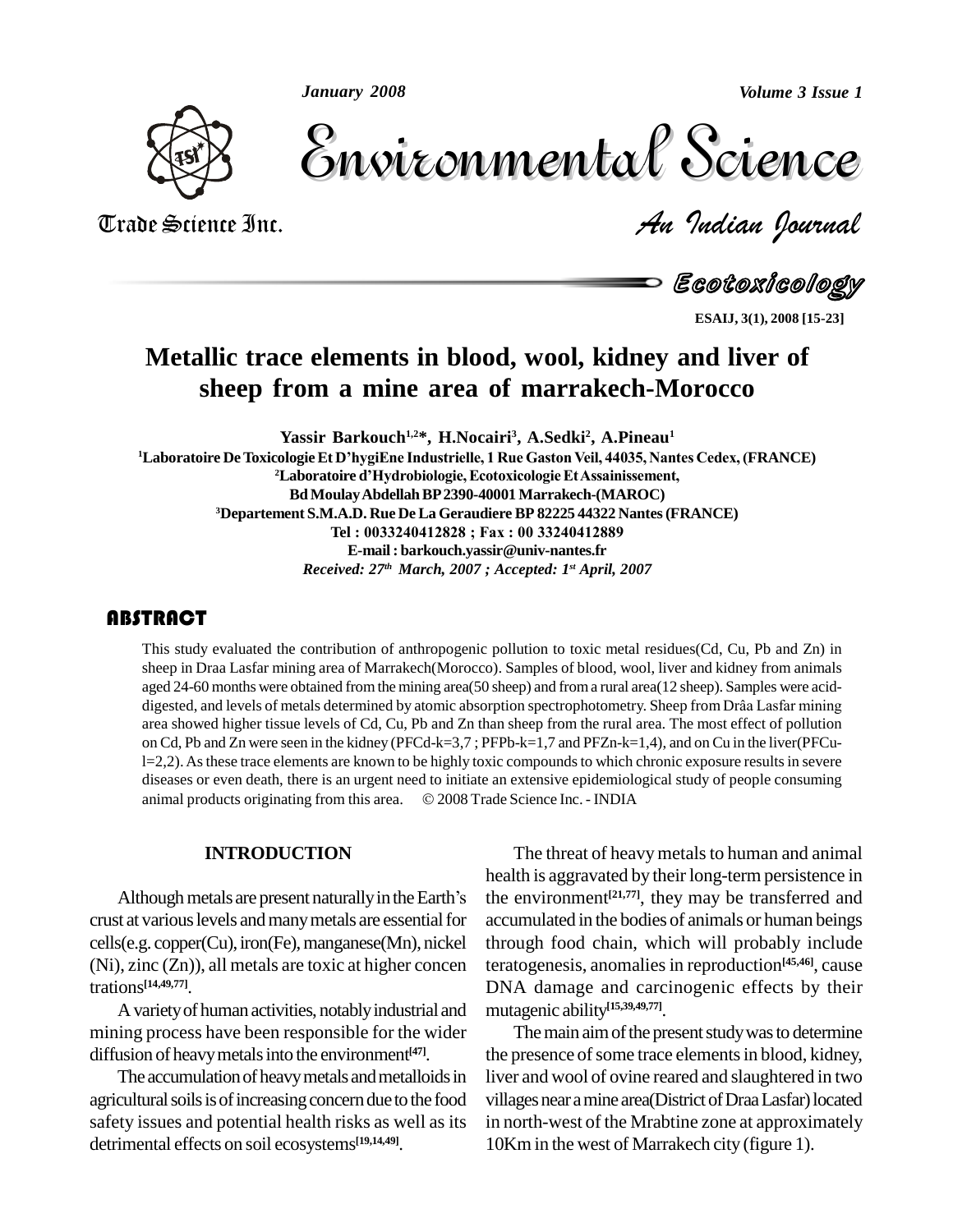



**Figure 1 : Draa Lasfar mine localisation in marrakech region**

The liver and the kidney were examined because they accumulate the highest concentrations of heavy metals<sup>[63,61,44]</sup>. The wool was examined because the <sup>te</sup> current scientific approach is to use a biological material which is easy to collect and to preserve<sup>[34,35,36,30]</sup>. Its of ba analysis can make it possible to detect and quantify the the sa<br>presence of toxic metals (such as mercury, lead, Lasfar<br>cadmium, arsenic.) in the animals' organism and thus presence of toxic metals (such as mercury, lead, reveal any exposure to these pollutants **[30,66]**.

#### **Toxic accumulation kinetics**

Several investigations have studied the transfer of heavy metals from soil to animals either by direct contamination or via the vegetation **[57,50]**.

Derache **[16]**defined the ratio Ci-Cs/Ci, known as the extraction-ratio or elimination-ratio that measures the rate of extraction(Ke) of a pollutant.He also defined a clearance of the toxic substance which represented the virtual volume of tissues completely removed from the substance per unit of time. the substance per uni<br>**Cl=Ke×V** 

The process of elimination of metallic trace elementsis exponential **[16]**.

**dCt/dt=-Ke.Ci dCt/Ci=-Ke.dt** elements is exponen<br>lCt/dt=-Ke.Ci dCt/<br>dCt/Ci=-∫Ke.dt  $LnCt/Ci = -Ke.t.$  (1) **Ct/Ci=exp(-Ke.t) Ct=Ci.exp(-Ke.t)**

**I**<br> *I*<br> *P*<br> *Pudian Gournal*  $\alpha$  accumulated in the organism is: In addition, expression of pollutant concentration stored at  $-18^{\circ}$ C until analysis.

#### **Ca=Ci-Ct**

#### **(1) becomes**

**Cs=Ci(1-exp(-Ke.t))**

#### **MATERIALAND METHODS**

#### **Sampling**

50 sheep were the subject of this study. They belong to owners of Draa Lasfar area. The majority of the sheep was born and/or reared at least one year on the spot. They are distributed as following:

- 8 sheep of less than two years including 4 females and 4 males.
- 12 sheep between two and three years including 4 females and 8males.
- 4 sheep between three and four years including 1 female and 3males.
- 26 sheep of more than four years including 11 females and 15males.

All the sheep receive the same feed ration composed of bad grasses(Couch grass mainly), theywater from the same source: the Tensift river receiving the Draa Lasfar mine wastewater.

Control samples were collected from 12 sheep raised in a rural area. The rural area selected was at approximately 35Km in the southern part of the Marrakech region, to minimize the possible influence of atmospheric deposition from the industrial region(the prevailing wind direction in Marrakech is from the northwest).

Before sampling blood, approximately 10g of wool of each animal are taken on from the nape of the neck then placed in plastic bags and numbered.

Sampling blood was carried out by puncture in the jugular vein after careful disinfection using the cotton soaked with surgical alcohol.Approximately 3ml of blood were collected aseptically with needles of single use and stored in a heparinised tube. Tubes are numbered and placed in a refrigerator.

Liver and kidney (including both cortex and medulla) samples were collected immediately after slaughter. All samples were packed in numbered plastic<br>bags and immediately transported to the laboratory and<br>stored at -18°C until analysis. bags and immediately transported to the laboratory and

#### **Preparation** of samples

#### **1. Liver and kidney**

Approximately 1g sub-samples were dried to a constant weight at 80<sup>°</sup>C and then powdered. Accurately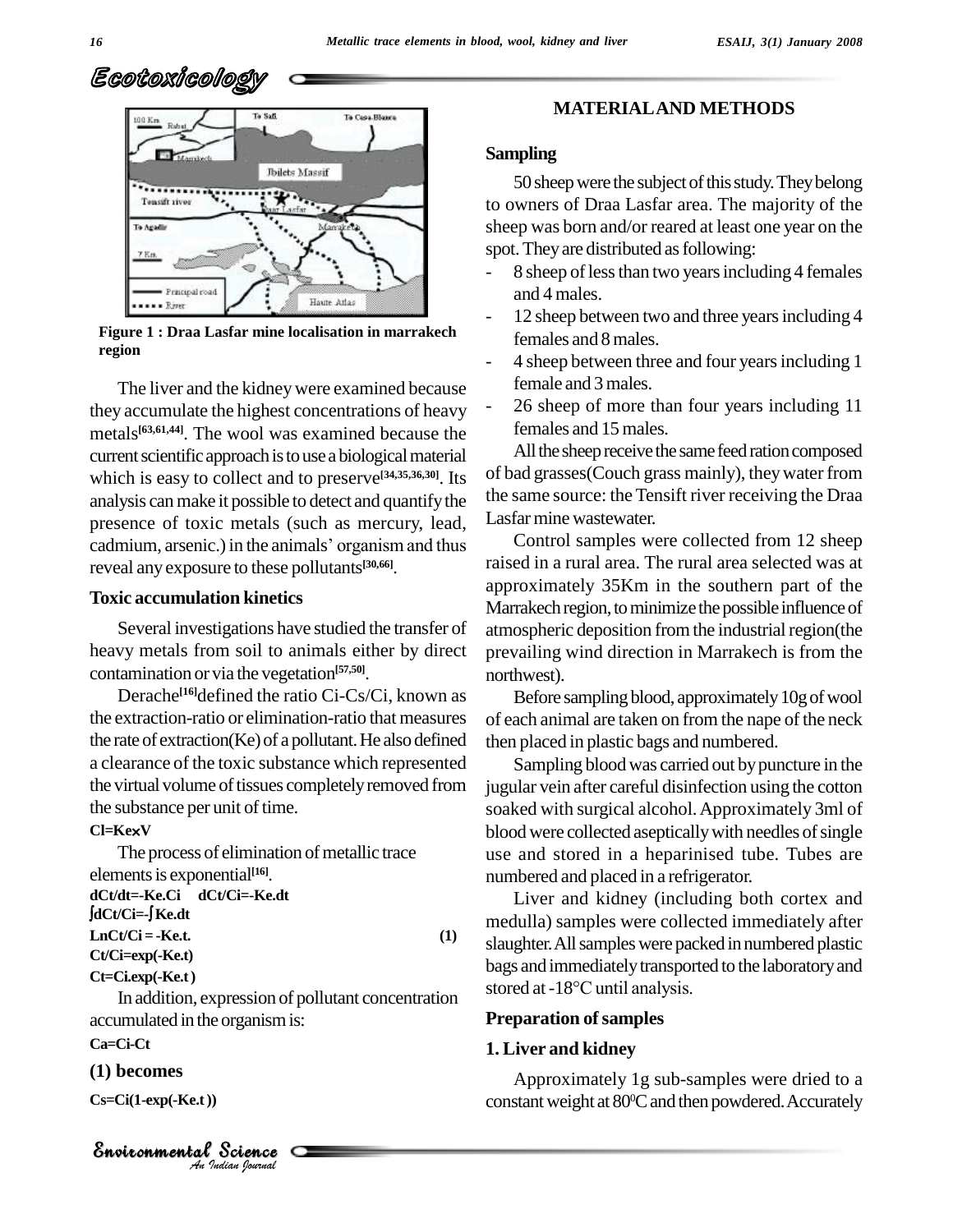weighted aliquots of approximately 100mg of each powder organ were digested in 2ml of concentrated nitric acid at 250 <sup>0</sup>C for 4h. The volume was adjusted to 20ml double distilled water **[64]**.

#### **2. Blood**

Approximately 2ml of blood sub-samples were dried to constant weight at 85 <sup>0</sup>C. Dried samples were cold digested in 1.5ml of concentrated nitric acid overnight **[44]**.

#### **3.Wool**

The measurement of trace elements in wool is not without its own inherent problems. In fact, analysis must only take into account the internal (endogenous) fraction<sup>[59,30]</sup> which highlights the importance of removing the external (exogenous) contaminant fraction coming from the metal-rich dust deposited on the hair<sup>[59]</sup>.

This part of work, the objective was to compare two washing procedures to select the most effective method in fully or almost fully removing the trace elements of external origin, that is, those settling on the wool, without affecting the hair matrix and removing the internal fraction which alone reflects trace metal accumulation in the organism.

Two washing procedures were compared. The first all accumulation in the organism.<br>Two washing procedures were compared. The first amoun<br>washing was carried out as it's described by analysis Mehennaoui<sup>[51]</sup>; the wool is soaked in ebullient water **An** overnight. One then carries out a rinsing with water demineralised and the need a brushing to remove any macroscopic particle.

A second washing procedure is based on the use of a rock product (Ghassoul) mixed with ebullient water<br>trations were expressed as mean individual values  $\pm$ until obtaining a consistent paste. The wool is soaked and kept in the pasty mixture at least 30min. the wool is then washed abundantly with bi-demineralised water.

Approximately 2g sub-samples were dried to a constant weight at 80<sup>o</sup>C. A precisely weighed 50mg  $W_{\rm orbit}$ test specimen of washed/non-washed wool was carefully dried at constant temperature to constant weight. This specimen was introduced into a polystyrene tube, and 1ml nitric acid 8N was added **[54,42]**.

The corked tube was preserved at ambient temperature for 24h. During this preliminary phase, most of the sample dissolved in the acid. To perfect dissolution, the corked tubes were placed for 1h in a

|    | washed and washed wool with the two different methods |                                     |            |          |  |  |  |  |
|----|-------------------------------------------------------|-------------------------------------|------------|----------|--|--|--|--|
|    |                                                       | No-<br>Washed<br><b>Washed with</b> |            |          |  |  |  |  |
|    |                                                       | washed                              | with water | rhassoul |  |  |  |  |
|    | M                                                     | 0.11                                | 0.10       | 0.10     |  |  |  |  |
|    | SD                                                    | 0.05                                | 0.05       | 0.07     |  |  |  |  |
|    | Max                                                   | 0.25                                | 0.28       | 0.34     |  |  |  |  |
| Cd | Min                                                   | 0.06                                | 0.04       | 0.04     |  |  |  |  |
|    | <b>CV</b>                                             | 0.42                                | 0.55       | 0.71     |  |  |  |  |
|    | M                                                     | 6.48                                | 5.99       | 4.41     |  |  |  |  |
|    | SD                                                    | 6.15                                | 4.86       | 2.67     |  |  |  |  |
|    | Max                                                   | 33.36                               | 27.64      | 14.77    |  |  |  |  |
| Cu | Min                                                   | 1.78                                | 2.08       | 1.84     |  |  |  |  |
|    | <b>CV</b>                                             | 0.95                                | 0.81       | 0.60     |  |  |  |  |
|    | M                                                     | 45.65                               | 14.32      | 6.78     |  |  |  |  |
|    | SD                                                    | 39.03                               | 15.70      | 5.84     |  |  |  |  |
|    | Max                                                   | 181.45                              | 68.63      | 21.18    |  |  |  |  |
| Pb | Min                                                   | 11.34                               | 1.85       | 0.22     |  |  |  |  |
|    | <b>CV</b>                                             | 0.85                                | 1.10       | 0.86     |  |  |  |  |
|    | M                                                     | 140.14                              | 112.81     | 92.35    |  |  |  |  |
|    | SD                                                    | 53.37                               | 20.43      | 20.83    |  |  |  |  |
|    | Max                                                   | 383.48                              | 151.30     | 140.21   |  |  |  |  |
| Zn | Min                                                   | 87.61                               | 75.59      | 48.11    |  |  |  |  |
|    | <b>CV</b>                                             | 0.38                                | 0.18       | 0.23     |  |  |  |  |

**TABLE 1: Results of trace elements concentrationsin non-**

**M: mean; SD: Standard deviation; Max: maximum value; Min: Minimum value; CV: coefficient of variation**

boiler at 60 <sup>0</sup>C**[42]**. Corks were maintained in place by pressure(plate plusweight).

The recovered liquids were diluted in a suitable amount of bi-demineralised water for trace element analysis.

#### **Analysis**

Trace metal concentrations were determined by flame atomic absorption spectroscopy for Copper and zinc, and by graphite furnace atomic absorption<br>spectroscopy for cadmium and lead. Metal concen<br>trations were expressed as mean individual values  $\pm$ spectroscopy for cadmium and lead. Metal concen standard deviation.

#### **RESULTS**

#### **Washing procedure**

of the two washing methods could decrease the trace *Indianal*<br>*Indianal*<br>*I Indianal*<br>**Procession**<br>*Procession* the trace<br>different<br>e to the<br>l.<br>ebullient<br>**Science** TABLE 1 summaries results of trace elements variation concentrations in non-washed and washed wool with the two different methods. It shows that both elements concentration in the wool matrix but at different degrees. This decrease is undoubtedly due to the removal of contaminants bound onto the wool.

The results show also that washing with ebullient

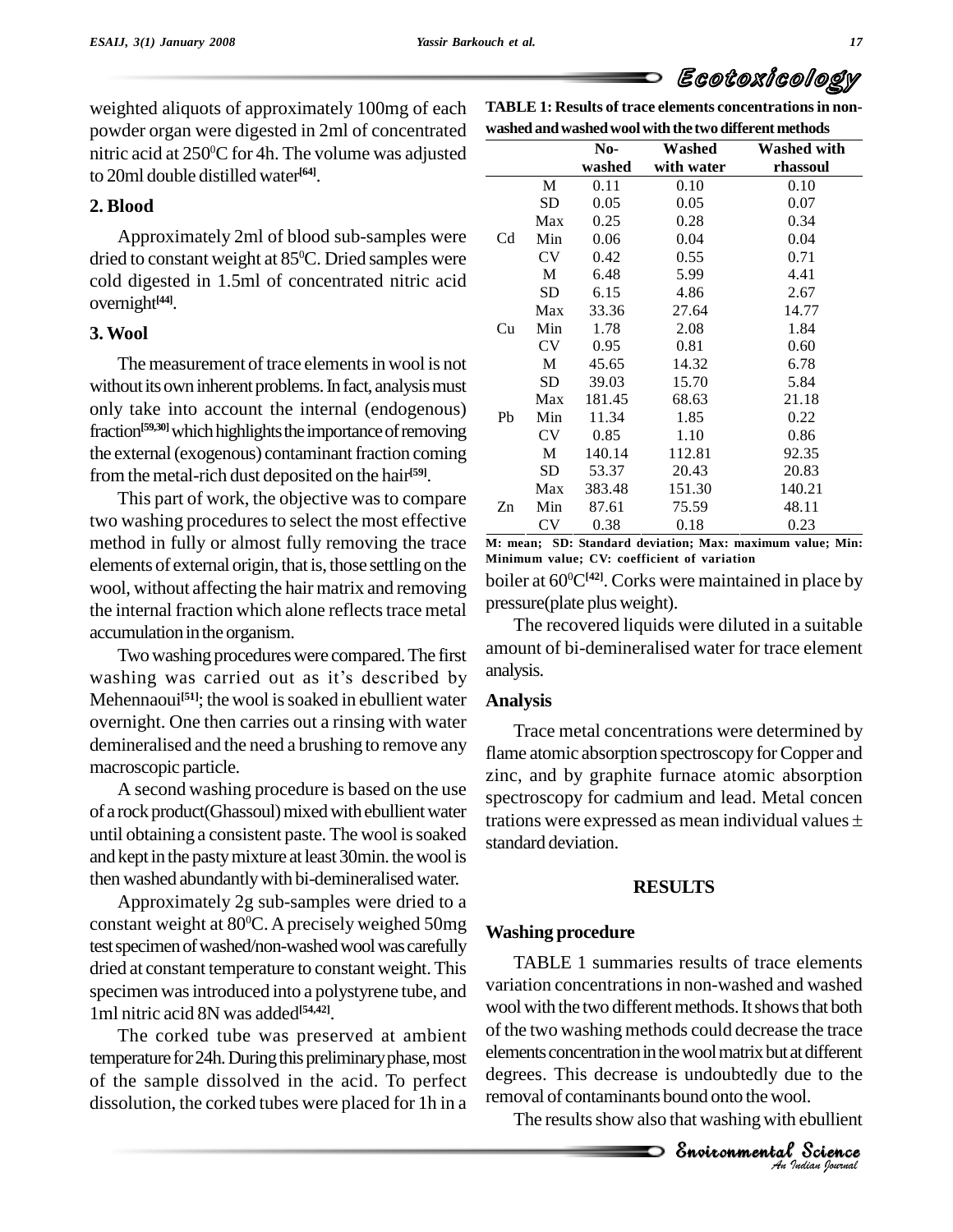water had more difficulties to remove trace elements from the wool than Rhassoul. Thus, ebullient water removing  $12.3\%$  of Cd,  $7.5\%$  of Cu,  $68.5\%$  of Pb and 19.5% of Zn seemsto be less efficient than Rhassoul removing 15.8% of Cd, 31.9% of Cu, 85.1% of Pb and 34.1% of Zn.

Rhassoul was the subject of many recent studies **[12,13,55,32,33,17,48]**. From the mineralogical point of view, Rhassoul contains in addition to the stevensite (trioctaedric smectite) other minerals such as quartz, gypsum, dolomite orsepiolite butin small proportions **[69]**.

In order to maintain the electro-neutrality of the constitutive layers of the smectite, their negative charge resulting of isomorphic substitutions of Al3+by Mg2+/ Fe2+ or from the deprotonation of the layers edges is  $\frac{\text{Kidney}}{\text{Wood}}$ <br>
compensated by the adsorption of an equivalent quantity  $\frac{\text{Wood}}{\text{ Blood}}$ <br>
of ions(Ca, Mg, K, Na, H...), they are compensation  $\frac{\text{Zn}}{\text{A}}$ compensated by the adsorption of an equivalent quantity anions **[5]**.

These counter anions are localised on external surfaces of the particles like between the unit layers. Because substitutions are localised mainly in the octahedral layer(externalsurface), the compensation anions are slightly related to the surface of the particles and can be exchanged by other cations present in the medium(Cd, Cu, Pb, Hg, Zn...).

#### **Tissues accumulation**

Descriptive statistics on blood, wool, liver and kidney concentrations of cadmium, copper, lead and zinc analysed inthe 50 sheep(30males and 20 females) from the mining area and in the 12 sheep(6males and 6 females) from a rural area, are shown in TABLE 2 and 3.

The obtained results show a difference in the capacity of accumulation of these trace elements by sheep, it varies according to the targeted organ, the trace element in question, the age of animal and its sex.

Results show that sheep from the mining area showed significantly higher trace elements levels than sheep fromthe rural area in all tissues analysed except zinc inwool.

*A*<br> *A* Analysis of all tissues<br>
incentrations. This<br> *A* A Science Cd levels were very low in both groups of animals,  $\frac{1}{2}$ and a large of samples of all tissues types did not contain  $\alpha$ detectable concentrations. This was particularly pronounced for wool.

In both groups of animals, Cd levels were

**TABLE2 :Cd, Cu,PbandZn levelsinliver,kidney, wool(mg/ kg) and blood (mg/l) of female sheep raised in the industrial area and the rural area**

|                                                               | <b>Mining area Rural area</b>    |  |                                           |  |                 |  |                 |                  | PF  |
|---------------------------------------------------------------|----------------------------------|--|-------------------------------------------|--|-----------------|--|-----------------|------------------|-----|
|                                                               | GM                               |  | SD Max Min GM SD Max Min                  |  |                 |  |                 |                  |     |
| Cd                                                            |                                  |  |                                           |  |                 |  |                 |                  |     |
| Liver                                                         |                                  |  | $1.7 \quad 0.7 \quad 3.2$                 |  | $0.9 \quad 0.9$ |  | $0.1 \quad 1.2$ | 0.8              | 1.9 |
| Kidney 5.5 3.3 14.7 2.1 1.6                                   |                                  |  |                                           |  |                 |  | $0.8 \quad 3.2$ | 0.9 <sub>o</sub> | 3.4 |
| Wool                                                          |                                  |  | $0.11$ 0.08 0.40 0.10 0.09 0.02 0.12 0.07 |  |                 |  |                 |                  | 1.2 |
| Blood 3.9 2.2 8.4 0.4 2.9 1.4 4.4                             |                                  |  |                                           |  |                 |  |                 | 1.3              | 1.3 |
| Cu                                                            |                                  |  |                                           |  |                 |  |                 |                  |     |
| Liver 116.9 48.9 231.8 47.8 53.0 30.4 125.5 30.3 2.2          |                                  |  |                                           |  |                 |  |                 |                  |     |
| Kidney 24.2 23.0 125.5 17.5 20.3 0.3 20.6 18.5                |                                  |  |                                           |  |                 |  |                 |                  | 1.2 |
| Wool 4.3 2.1 10.3 1.5 4.2 0.7 5.0                             |                                  |  |                                           |  |                 |  |                 | 3.2              | 1.0 |
| Blood 311.1 98.6 510.0 143.3 253.3 43.5 296.7 206.7 1.2       |                                  |  |                                           |  |                 |  |                 |                  |     |
| Pb                                                            |                                  |  |                                           |  |                 |  |                 |                  |     |
| Liver                                                         | 6.7 2.9 13.7 3.7 4.0 1.0 5.6 2.8 |  |                                           |  |                 |  |                 |                  | 1.7 |
| Kidney 5.7 2.3 12.7 2.6 4.6                                   |                                  |  |                                           |  |                 |  | 1.2 4.7         | 3.7              | 1.4 |
| Wool 10.8 10.2 41.6 1.1 6.9 1.0 7.9 5.9                       |                                  |  |                                           |  |                 |  |                 |                  | 1.6 |
| Blood 38.7 3.5 50.8 33.4 34.0 13.0 47.7 18.0 1.1              |                                  |  |                                           |  |                 |  |                 |                  |     |
| Zn                                                            |                                  |  |                                           |  |                 |  |                 |                  |     |
| Liver 65.4 18.3 98.0 36.2 65.0 13.5 69.1 31.2 1.0             |                                  |  |                                           |  |                 |  |                 |                  |     |
| Kidney 84.2 35.6 231.1 38.1 62.9 13.0 77.0 38.1               |                                  |  |                                           |  |                 |  |                 |                  | 1.3 |
| Wool 11.4 10.3 31.6 0.4 11.7 8.4 26.4 6.2                     |                                  |  |                                           |  |                 |  |                 |                  | 1.0 |
| Blood 418.4 95.9 632.7 268.0354.181.9428.3 257.3 1.2          |                                  |  |                                           |  |                 |  |                 |                  |     |
| TABLE 3: Cd, Cu, Pb and Zn levels in liver, kidney, wool (mg/ |                                  |  |                                           |  |                 |  |                 |                  |     |
|                                                               |                                  |  |                                           |  |                 |  |                 |                  |     |

**kg) and blood (mg/l) of male sheep raised in the industrial area and the rural area**

|                                                          |  |  |  |  | Mining area <b>Rural area</b>        |  |                 |                 |     |
|----------------------------------------------------------|--|--|--|--|--------------------------------------|--|-----------------|-----------------|-----|
|                                                          |  |  |  |  | GM SD Max Min GM SD Max Min          |  |                 |                 | PF  |
| Cd                                                       |  |  |  |  |                                      |  |                 |                 |     |
| Liver                                                    |  |  |  |  | $1.6$ $1.0$ $5.4$ $0.8$ $1.0$ $0.1$  |  | 1.2             | 0.9             | 1.6 |
| Kidney 5.1 2.6 11.5 2.2 1.3                              |  |  |  |  |                                      |  | $0.1 \quad 1.5$ | 1.1             | 3.9 |
| Wool 0.01 0.07 0.30 0.10 0.05 0.01 0.07 0.05 2.0         |  |  |  |  |                                      |  |                 |                 |     |
| Blood 3.2 2.0 5.0 0.7 2.1 1.4 2.0                        |  |  |  |  |                                      |  |                 | $2.3 \quad 1.4$ |     |
| Cu                                                       |  |  |  |  |                                      |  |                 |                 |     |
| Liver 122.8 60.6 270.9 29.5 55.0 41.3 137.5 32.8 2.2     |  |  |  |  |                                      |  |                 |                 |     |
| Kidney 31.5 30.0 141.1 13.6 23.2 4.2 25.0 17.7 1.4       |  |  |  |  |                                      |  |                 |                 |     |
| Wool 4.4 2.7 14.8 1.8 4.2 0.7 3.8 1.8 1.0                |  |  |  |  |                                      |  |                 |                 |     |
| Blood 282.2 148.2 807.4 96.1 191.4 61.8 256.6 168.0 1.5  |  |  |  |  |                                      |  |                 |                 |     |
| Pb                                                       |  |  |  |  |                                      |  |                 |                 |     |
| Liver                                                    |  |  |  |  | 7.0 3.0 13.4 3.1 5.9 1.4 8.4 4.8 1.2 |  |                 |                 |     |
| Kidney 7.6 2.9 16.1 4.4 3.9 0.2 4.7 3.7                  |  |  |  |  |                                      |  |                 |                 | 1.9 |
| Wool 6.8 5.8 21.2 0.2 6.6 5.3 18.7 1.7                   |  |  |  |  |                                      |  |                 |                 | 1.0 |
| Blood 36.4 15.8 62.0 6.0 35.3 13.0 47.7 18.0 1.0         |  |  |  |  |                                      |  |                 |                 |     |
| Zn                                                       |  |  |  |  |                                      |  |                 |                 |     |
| Liver 57.7 18.9 103.5 29.9 55.8 17.5 69.1 31.2 1.0       |  |  |  |  |                                      |  |                 |                 |     |
| Kidney 93.4 32.8 188.1 31.2 63.0 12.8 76.9 47.1          |  |  |  |  |                                      |  |                 |                 | 1.5 |
| Wool 9.2 2.1 14.0 4.8 9.3 0.3 9.6                        |  |  |  |  |                                      |  |                 | 8.7 1.0         |     |
| Blood 466.1 141.9 824.7 252.0 354.5 81.9 407.3 284.0 1.3 |  |  |  |  |                                      |  |                 |                 |     |

significantly higher in the kidney than in the liver (p<0.001). These levels varied from one animal to another, they spread from 2,1mg/kg to 14,7mg/kg wet weight. Levels in both organs (liver and kidney) were significantly higher than in wool and blood.

*Indian Journal*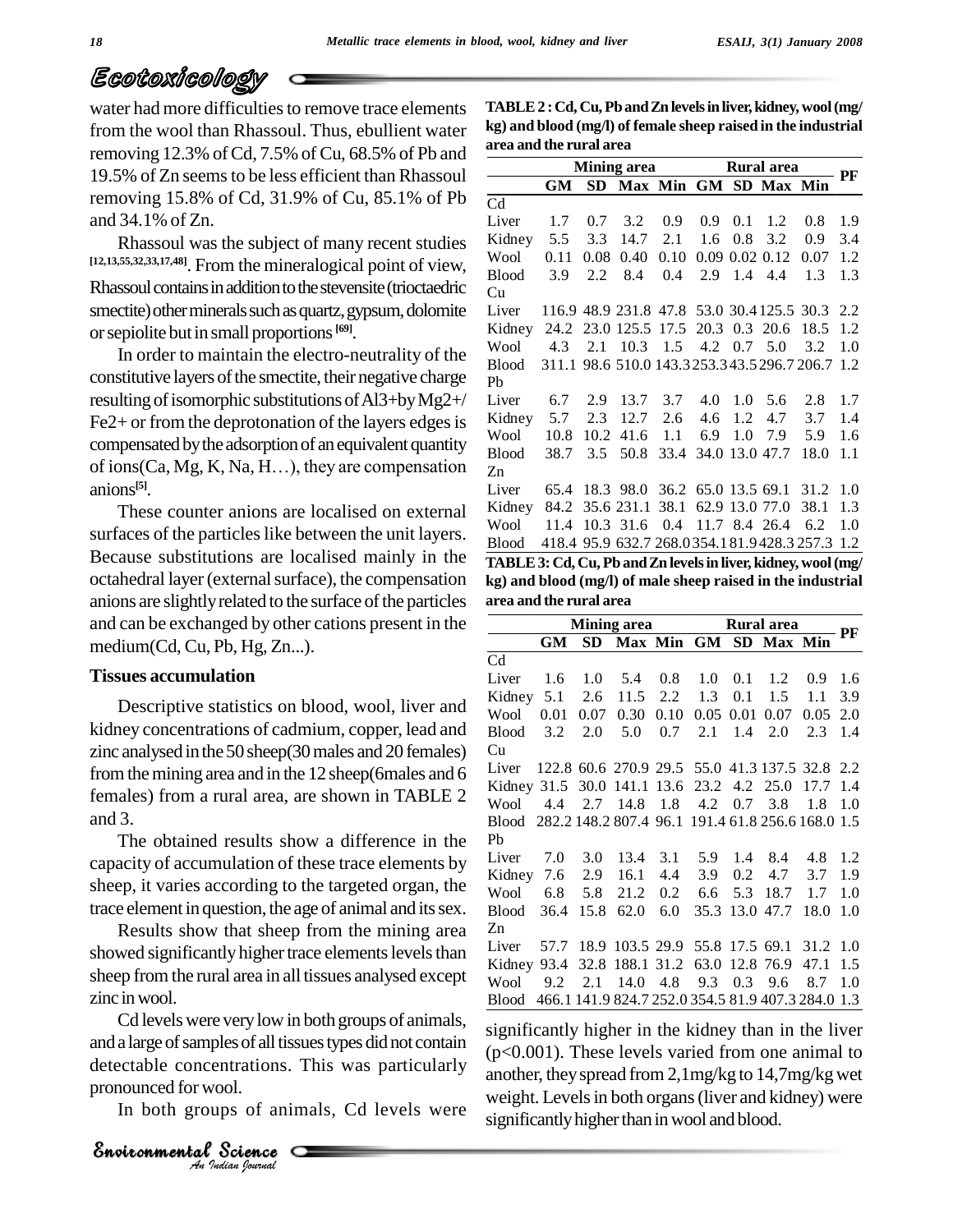

**Figure 2 : Electronic attraction and exchange of the compensation cations by metallic pollutants**



**Figure 3: Cd levelsin liver,kidney, wool (mg/kg) of male and female sheep raised in the industrial area**

The maximum pollution factor(PF), calculated as ratios of Cd(in general trace element) levels in the mining zone to the same element levels in the rural zone(control), was noted for kidney(3.4 for females and 3.9 for males).

Results show also that copper levels were significantly higher( $p<0.001$ ) in liver and blood than in kidney and wool. The most marked effect of pollution on copper wasseen in the liver (PF=2.2 respectively for males and females), and to lesser extent in the kidney ( $PF = 1.4$  for males and  $PF = 1.2$  for females). No significant copper accumulation was noted in the wool of sheep( $PF=1$ ).

Lead levels were significantly higher in blood than in the other tissues, in witch an equal Pb repartition in

liver and kidney was noted (p<0.05) for males but not  $\leftarrow$   $\left(\frac{1}{2}\right)$ <br>iver and kidney was noted (p<0.05) for males but not<br>for females. these levels (7,0±2, 8mg/kg in the liver and liver and kidney was noted (p<0.05) for males but not<br>for females. these levels (7,0±2, 8mg/kg in the liver and<br>6,9±2, 9mg/kg in the kidney) remain higher than those noted by Baxter et al.<sup>[2]</sup> (4,3µg/g in kidney), Vos et<br>al.<sup>[72]</sup> (0,42µg/g in kidney and 0,96µg/g in liver) and<br>those published by Hestrom and West<sup>[25]</sup> (0,1µg/g in 8 (7,0±2, 8mg/kg in the liver and<br>Idney) remain higher than those<br><sup>[2]</sup> (4,3µg/g in kidney), Vos et al.<sup>[72]</sup> (0,42 $\mu$ g/g in kidney and 0,96 $\mu$ g/g in liver) and Henry (2008) (172) (2018) Henry in the kidney beam in higher than those<br>ted by Baxter et al.<sup>[2]</sup> (4,3µg/g in kidney), Vos et<br><sup>[72]</sup> (0,42µg/g in kidney and 0,96µg/g in liver) and those published by Hestrom and West<sup>[25]</sup> (0 al.<sup>[72]</sup> (0,42µg/g in kidney and 0,96µg/g in liver) and<br>those published by Hestrom and West<sup>[25]</sup> (0,1µg/g in<br>the kidneys and 1,8µg/g in the livers). Nevertheless, several authors **[18,1]** noted contents more than in our the kidneys and  $1,8\mu g/g$  in the livers). Nevertheless,<br>several authors<sup>[18,1]</sup> noted contents more than in our<br>study (12 $\mu g/g$  in the kidneys)(7,1 $\mu g/g$  in the kidneys). The most marked effect of pollution on lead was noted in kidney for males( $PF=1.9$ ) and in wool for females  $(PF=2)$ . No significant lead accumulation  $(PF=1)$  was seen in the blood of sheep (males and females).

Zn levels were significantly higher in blood than in kidney( $p<0.001$ ) and levels in both tissues were significantly higher than in liver and wool. Zn levels in no case differed significantly between sheep from mining and rural areas, with PFs being close to 1 forall tissues except kidney, in witch The most marked effect of pollution on zinc was noted( $PF = 1.5$  for males and 1.3 for females). No significant zinc accumulation was seen in the liver and wool of sheep (males and females).

#### **DISCUSSION**

It is clear from the results of this study that environment contamination has a significantlyeffect on It is clear from the results of this study that<br>environment contamination has a significantly effect on<br>toxic metal levels in Drâa Lasfar sheep. The results show cadmium to concentrate primarily in the kidney, Cu in the liver, Pb in blood and Zn in the kidney. This unequal distribution amongst the organs is related to differences in the specific physiological functions of these elements and depends on their relative abundance in intracellular ligands able to bind metals, such as metalloproteins<sup>[29,28]</sup>.

Results show that sheep have a high capacity to accumulate Cd in kidney(figure 3). The same observation was made by several authors<sup>[70,47]</sup> who reported in their work that kidney is the principal organ of cadmium accumulation.

explained by the effect of the age on its accumulation. *Indiation*<br>*In between*<br>*Indian bournal*<br>*Indian bournal* nulation.<br>mulation<br>lauthors<br>Science Cd levels varied from one animal to another.This difference in renal cadmium concentration is undoubtedly The study of this interaction age-cadmium accumulation revealed the existence of a positive correlation between these two parameters. In the same optics, several authors confirmed thisreport **[72,41,20,38,53,67]**.

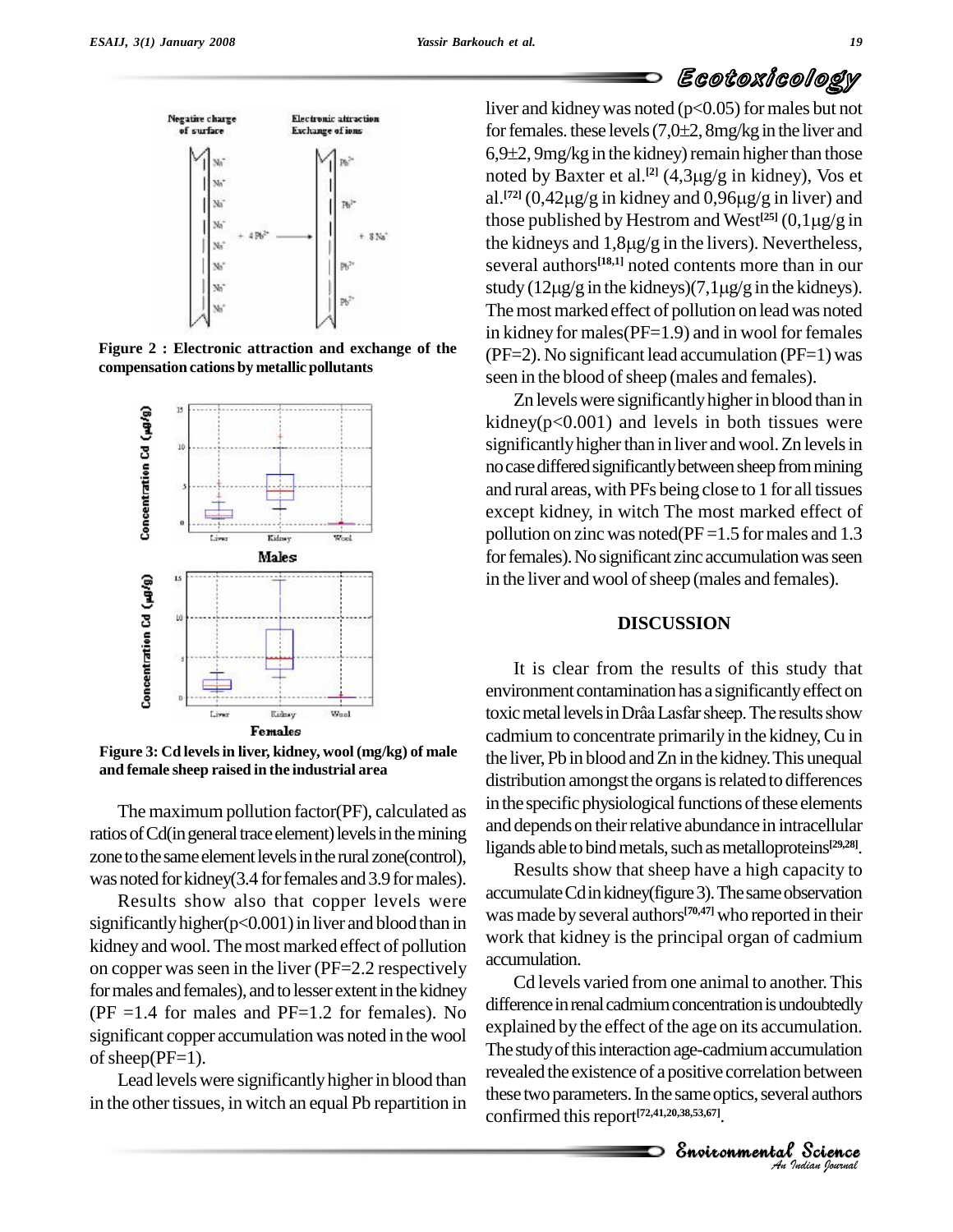

**Figure 4: Cu levelsin liver,kidney, wool(mg/kg) of male and female sheep raised in the industrial area**



**Figure 5 : Pb levelsin liver,kidney, wool(mg/kg) of male and female sheep raised in the industrial area**

entration can be explicial intervalsed<br>*An* Analysis difference in cade<br>the males and females and females and females and females and females and females are metallothionein synchials. cadmium concentration can be explained by the longest ma The results show also that the renal cadmium concentrations were slightly higher in the female kidney than in the male to such a degree that all correlations between the sex effect and the cadmium accumulation were rejected(p<0,05). Kottferova & Korenekova<sup>[40]</sup> blo announced in their work that this light increase in renal biological half-life of cadmium in the females that in the blood males<sup>[8,44]</sup>. This difference in cadmium conservation by their aptitude between males and females could be due to a more effective metallothionein synthesis [74,44].

*Indian Journal*

The cadmium levels in blood and wool were generally low(TABLE 1).These results are consistent with previous works **[44]**. In fact, the low sheep blood cadmium contents can be explained by studying the mechanisms implied in its transport in the organism<sup>[73]</sup> reported in their work that the intestinal absorption of cadmiumis characterized bya rapid rate accumulation in the intestinal mucous membrane and a low rate of diffusive transfer in systemic circulation. Other works **[73,46]** postulated that in response to a cadmium exposure, there is an induction of metallothionein synthesis in the enterocytes. The synthesis of this protein at high concentrations can act as a barrier which would reduce the amount of Cd entering into systemic circulation and consequently traps it in the small intestine mucous membrane<sup>[73]</sup>. The retention of cadmium by the enterocytes would consequently reduce the cadmium quantity loaded to target organs (such liver and the kidney) **[8,52]**.

Copper levels show a high capacity of sheep to accumulate it in the liver (figure 4). These results coincide perfectlywith works of Terres Martos et al. **[68]**.

Lopez et al.<sup>[43]</sup>, Bohosiewicz et al.<sup>[7]</sup> and Falandysz <sup>[18]</sup>, reported in their works that there is no indicative reference value of copper toxicity. In this connection<sup>[11,27]</sup>, had noted some clinical signs when copper hepatic levels reached 150mg/kg wet weight. Gummow<sup>[23]</sup> made the same observations for about 152mg/kg. Perrin<sup>[58]</sup> also made the same observations but for weaker hepatic copper concentrations for about 126 mg/kg. In our study, 23% of the cases exceed 150mg/kg.

Several studies made on the copper accumulation in the kidney<sup>[11,23]</sup> recorded clinical signs for a copper renal level of 15mg/kg. Blood et al.(1992) reported in their work that this level is not a good indicator of copper impregnation in the organism since the hepatic contents in copper were normal. In our study, the renal contents of copper were higher than the limit fixed by Buck et al. <sup>[7]</sup> for 90% of the studied cases. Levels of copper in the blood of sheep of Drâa Lasfar mining area showed that there is not a significant difference $(p<0,05)$  between males and females, with higher concentrations in female blood.Thisresultwasjustified byTerresMartos etal. **[68]** by their higher gut absorption efficiency for copper than males.In the same optic, Piscator **[60]** justifiesthisresult by the influence of female oestrogens on copper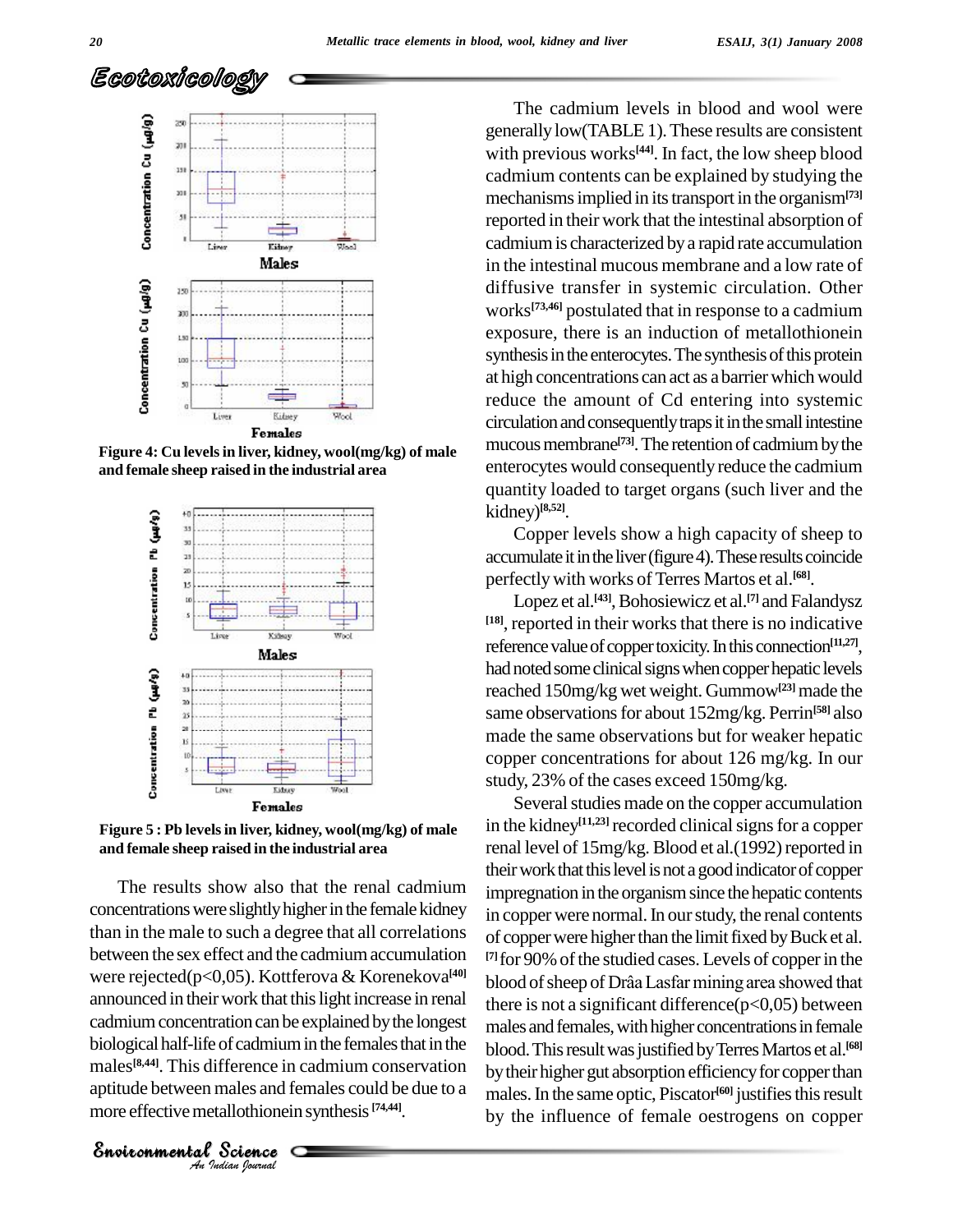

**Figure 6 : Zn levelsin liver,kidney, wool (mg/kg) of male and female sheep raised in the industrial area**

metabolism.

Lopez et al. **[43]**, Bremner & Beattie **[10]** and Bremner<sup>[10]</sup> reported in their works that copper is a poor inductor of metallothionein synthesis, but it can be fixed by a competition phenomenon with zinc for the metallothionein binding sites. In fact,Cu has a higher avidity to metallothionein than Zn; Cu can compete with and displace Zn from the metallothionein even after Zn has induced its synthesis<sup>[9,10]</sup>.

Lead levels show that sheep have a low capacity to accumulate Pb in all analyzed tissues; they accumulated Lead levels show that sheep have a low capacity to<br>accumulate Pb in all analyzed tissues; they accumulated<br>it at low levels  $(8,8\mu g/g \text{ in} \text{ wood}, 6,9\mu g/g \text{ in} \text{ liver} \text{ and } 11 \text{ R}.$ accumulate Pb in all analyzed tissue<br>it at low levels (8,8μg/g in wool, 6<br>6,6μg/g in kidney) (figure 5).

Until these last years, it was traditionally considered that lead penetration through the intestinal wall is weak and ranging between 5 and 10%, correspondent to 90% (to 95%) of Ingested lead fecal elimination<sup>[16]</sup>. This <sub>[41]</sub> report can justify the low lead level found in tissues sheep. In fact, the calcium, which has certain common [5] A.Benhammou; These de doctorat, Université de properties with lead, can compete with Pb for certain intestinal proteins responsible of Pb absorption<sup>[3]</sup>. In the same optic, the phosphate ion decreases lead absorption in considerable proportions(from 63 to 10%), this action is pronounced for simultaneous calcium absorption **[24]**. This same antagonistic action was observed with iron and at less degree, with zinc.

Zinc levels show an unequal distribution of this essential metal in analysed tissues, they show also a

high capacity of sheep to accumulate it in the GOUGONIGONORY<br>high capacity of sheep to accumulate it in the<br>Kidney(84,2µg/g for females and 93,4µg/g for males)(figure 6). Zinc organotropism in analyzed tissues depends especially on the organs physiological function<sup>[65]</sup>. In addition to the strong blood irrigation of kidney and its purifying properties, the presence of proteins rich in thiols-groups explains this strong accumulation capacity; capacity especially ensured by the presence of the metallothionein, whose synthesis is strongly induced by the exposure to zinc synthesis **[75,76,62,56,6]**.

Generally, zinc is complexed to plasmatic organic ligands<sup>[22]</sup> such albumin and certain acid-amino. In this form, zinc is easily exchangeable and can bind to various<br>tissue proteins (mainly metallothionein) in liver and<br>kidney. A weak part of circulating zinc is trapped by αtissue proteins(mainlymetallothionein) in liver and 2 macroglobulin and this complex can dissociate only in liver **[26]**.

#### **ACKNOWLEDGMENTS**

The authors would like to think Abdessadeq. Barkouch for his invaluable assistance in samples collecting. They gratefully acknowledge the assistance provided by Mme Nadira Talbi in proof-reading the manuscript and for her support.

#### **REFERENCES**

- **[1]** R.G.Anthony,R.Kozlowski;J.Environ.Qual., **11**, 20- 22 **(1982)**.
- **[2]** J.C.Baxter, B.Barry, D.E.Jhonson, E.W.Kienholz; J.Environ.Qual., **11**, 303-309 **(1982)**.
- **[3]** J.C.Barton, M.E.Conrad, L.Harrison, S.Nuby; J.Lab.Clin.Med., **91**, 366-376 **(1978)**.
- [4] J.C.Baxter, B.Barry, D.E.Johnson, E.W.Kienholz;<br>J.Envir.Qual., **11**, 303-309 (**1982**).<br>[5] A.Benhammou; These de doctorat, Université de J.Envir.Qual., **11**, 303-309 **(1982)**.
- Cady Ayyad de Marrakech, 150 **(2005)**.
- **[3]**. In **[6]** M.E.Blazka, C.V.Nolan, Z.A.Shaikh; J.Appl. Toxicol., **8(3)**, 217-222 **(1988)**.
	- *An*EnvironmentalAkad Roln Wroclaw Weter, **129**, 45-59 **(1981)**. **[7]** M.Bohosiewicz,Z.Jopek,B.Mikolajszak; ZeszNauk [7] M.Bohosiewicz, Z.Jopek, B.Mikolajszak; Zesz Nauk<br>Akad Roln Wroclaw Weter, **129**, 45-59 (**1981**).<br>[8] I.Bremner; 'Mammalian absorption transport and
	- excretion of cadmium', In M.Webb, editor; 'The Chemistry, Biochemistry and Biology of Cadmium', Topics in Environmental Health, Amsterdam: 1981).<br>sport and<br>tor; 'The<br>admium',<br>sterdam:<br>Science Akad Roln Wroclaw Weter, 129, 45-59 (1981).<br>I.Bremner; 'Mammalian absorption transport and<br>excretion of cadmium', In M.Webb, editor; 'The Chemistry, Biochemistry and Biology of Cadmium', Topics in Environmental Health, Amsterdam:

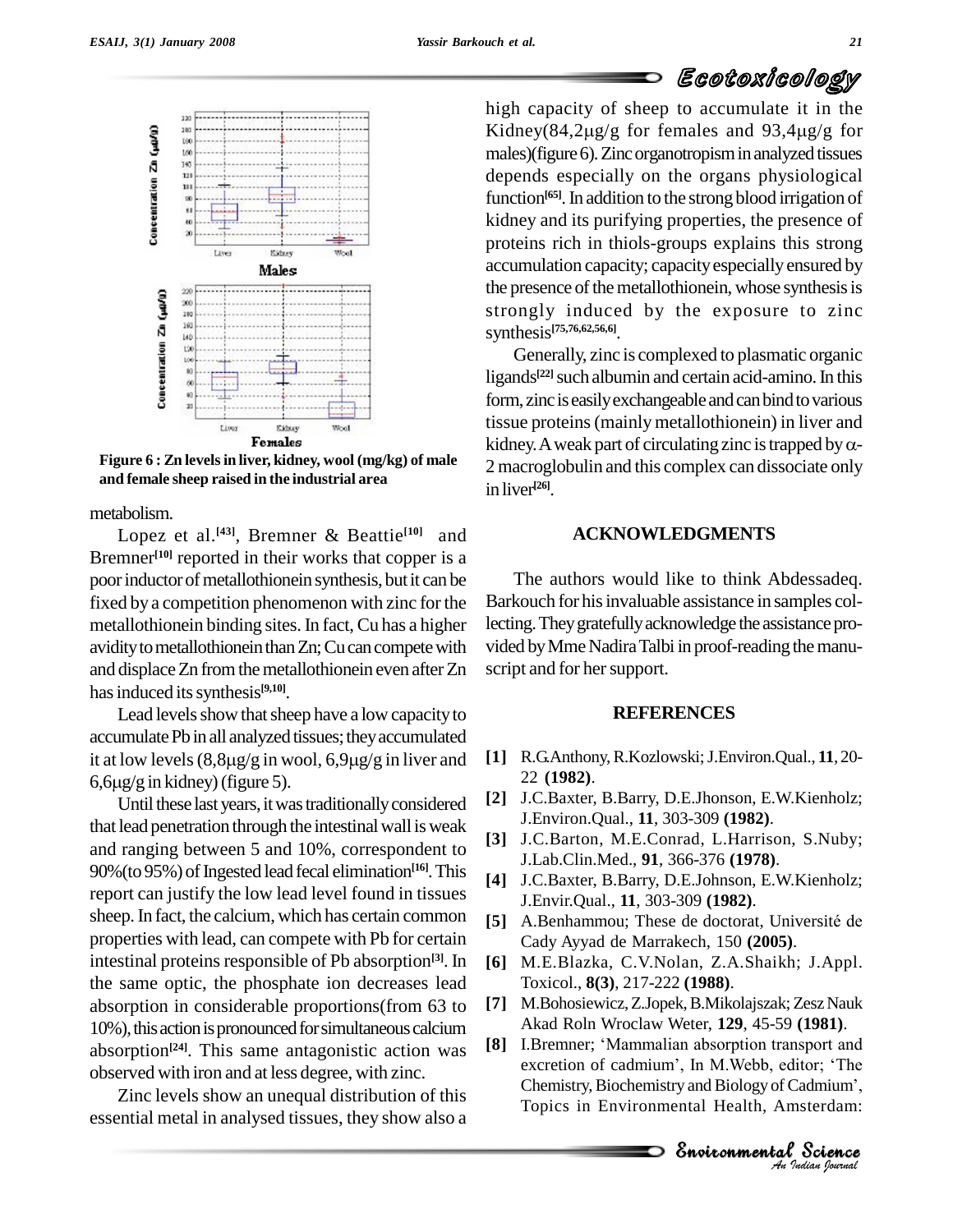Elsevier, 175-193 **(1979)**.

- **[9]** I.Bremner; American Journal of Clinical Nutrition **67**, 1069S-1073S **(1998)**.
- [10] I.Bremner, J.H.Beattie; Copper and Zinc Metabolism in Health and Disease: Speciation and Interactions, Proceedings of the Nutrition Society, **54**, 489-499 **(1995)**.
- **[11]** W.B.Buck, G.D.Osweiter, G.Gelder; Zaragoza: Acribia, 347-446 **(1981)**.
- **[12]** A.Chahi, P.H.Duringer, M.Ais, M.Bouabdelli, F.Guathier,B.Fritz;J.Sedim.Research, **69(6)**, 1125- 1135 **(1999)**.
- [13] A.Chahi, B.Fritz, J.Duplay, F.Weber, J.Lucas; Clays and Clay Minerals, **45**, 3, 378-389 **(1997)**.
- **[14]** K.Chojnacka,A.Chojnacki, H.Gorecka, H.Gorecki; Sci.Total Environ, **337**, 175-182 **(2005)**.
- **[15]** P.Das, S.Samantaray, G.R.Rout; Environ Pollut., **98**, 29-36 **(1997)**.
- **[16]** P.Derache; Toxicologie & Securite des Aliments: 29-36 (1997).<br>P.Derache; Toxicologie & Securite des Aliments: [38]<br>Mecanisme d'Action des Toxiques, Lavoisier, Tec P.Derache; Toxicologie & Securite des Aliments<br>Mecanisme d'Action des Toxiques, Lavoisier, Tec<br>& Doc 1986, deuxième tirage, 39-64 (**1989**).
- **[17]** A.Elmchaouri,R.Mahboub,Y.Elmozdahir; Les Pre miersJournees Materiaux et Environnement, Settat, 21-22 **(2003)**.
- **[18]** J.Falandysz; Sci.TotalEnviron, **136**, 177-191 **(1993)**.
- **[19]** A.O.Fayiga, L.Q.Ma, X.Cao; Environ Pollut., **132**, 289-296 **(2005)**.
- **[20]** R.Frank, P.Suda, H.Luyken; Bull.Environ.Contam. Toxicol., **(1985)**; 737-741 **(1989)**.
- **[21]** C.Gisbert, R.Ros, A.De Haro, D.J.Walker, M.P. Bernal, R.Serrano, J.Navarro-Avino; Biochem. Biophys.Res.Commun, **303**, 440-445 **(2003)**.
- **[22]** E.F.Gordon,R.C.Gordon, D.B.Passal;J.Pediatr, **99 (3)**, 341-349 **(1981)**.
- **[23]** B.Gummow; Onderstepoort J.Vet., **63**, 277-288 **(1996)**.
- **[24]** M.J.Heard,A.C.Chamberlain; Human Toxicology, **1**, 411-445 **(1982)**.
- **[25]** L.J.Hegstrom, S.D.West; J.Environ.Qual., **18**, 345- 349 **(1989)**.
- **[26]** R.I.Henkin;Adv.Exp.Med.Biol., **48**, 299-328 **(1974)**.
- [27] D.J.Humphreys; Toxicologýa Veterinaria, Buenos Aires: Mc-Graw-Hill-Interamericana, 17-85 **(1990)**.
- *An*Environmental**52**, 775 **(1987)**. **[28]** J.H.R.Kagi, Y.Kojima; Metallolhionein II. Experienlia. Suppl. 52, Birkhauser Verlag, Basel.,
- **[29]** T.S.Koh,G.J.Judson;Bull.Environ.Contam.Toxicol., **37**, 87-95 **(1986)**.
- 7).<br>7).<br>10360; Bull.Envi<br>1860.<br>Chatt; Hair anal<br>al and Environn<br>Science **[30]** S.A.Katz, A.Chatt; Hair analysis: Applications in the Biomedical and Environmental Sciences, New

York, VCH Publishers, Inc, 1-16 **(1988)**.

- **[31]** S.A.Katz, R.B.Katz; J.Appl.Toxicol., **12(2)**, 79-84 **(1992)**.
- **[32]** A.Khaldoun, E.Eiser, G.H.Wegdam, J.D.Garcia Lopez-Duran; F.Gonzalez-Caballero, M.L.Kerkeb; Philadelphia, PA (USA), 14-16 **(2004)**.
- **[33]** A.Khaldoun; F.Gonzalez-Caballero, M.L.Kerkeb; Rheoligical Properties of Rassoul Uspensions, REMCES 9, 30, 31 Oct-1er Nov, Agadir, Maroc, **(2002)**.
- **[34]** L.M.Klevay; Am.J.Clin.Nutr., **23**, 1194-1202 **(1970a)**.
- **[35]** L.M.Klevay; Budapest.ed.S. Szentmihalyi, **3**, 11- 18 **(1981b)**.
- **[36]** L.M.Klevay;Am.J.Clin.Nutr. **23**, 284-289 **(1970c)**.
- **[37]** L.M.Klevay; Hair as a biopsy material. VI.Hair copper as an index of copper in heart and kidney of rats. Nutr.Rep.Int., **23**, 371-376 **(1981)**.
- **[38]** S.Kluge-Berge, E.Skjerve, T.Sivertsen, A.Godal; Lead, Cadmium, Mercury and Arsenic In Norwegian Cattle and Pigs, 3 rd World Congress on Foodborne Infections and Intoxications, Berlin, **16- 19**, 745-748 **(1992)**.
- **[39]** S.Knasmuller, E.Gottmannn, H.Steinkellnern, A.Fominn, C.Pickl, A.Paschke, R.God, M.Kundi; Bioassay.Mutat.Res., **420**, 37-48 **(1998)**.
- **[40]** J.Kottferova,B.Korenekova;Arch.Environ.Contam Toxicol., **29**, 400-405 **(1995)**.
- **[41]** J.P.Langlands, G.E.Donald, J.E.Bowles; Cadmium concentrations in liver, kidney and muscle in Australian sheep and cattle.Aust.J.Exp.Agric., **28**, 291-297 **(1988)**.
- **[42]** N.Lekouch,A.Sedki, S.Bouhouch,A.Nejmeddine, A.Pineau, J.C.Pihan; Sci.Total Environ., **243-244**, 323-328 **(1999)**.
- **[43]** M.Lopez Alonso, F.Prieto Montana, M.Miranda, C.Castillo,J.Hernandez,J.L.Benedito; BioMetals., **17**, 389-397 **(2004)**.
- **[44]** M.Lopez Alonso, J.L.Benedito, M.Miranda, C. Castillo, J.Hernandez, R.F.Shore; The Science of the Total Environment. **246**, 237-248 **(2000)**.
- **[45]** N.S.Loumbourdis, D.Wray; Environ.Int., **24**, 427- 431 **(1998)**.
- **[46]** N.S.Loumbourdis, I.Kostaropoulos, B.Theodoro poulou, D.Kalmanti; Environmental Pollution, 1-6 **(2006)**.
- **[47]** N.S.Loumbourdis; Bulletin ofEnvironmental Contamination and Toxicology, **58**, 945-952 **(1997)**.
- **[48]** R.Mahboub, Y.El.Mouzdahir, A.Elmchaouri; Pre mier Symposium Marocain sur les Argiles, (SMA1)-

# *Indian Journal*